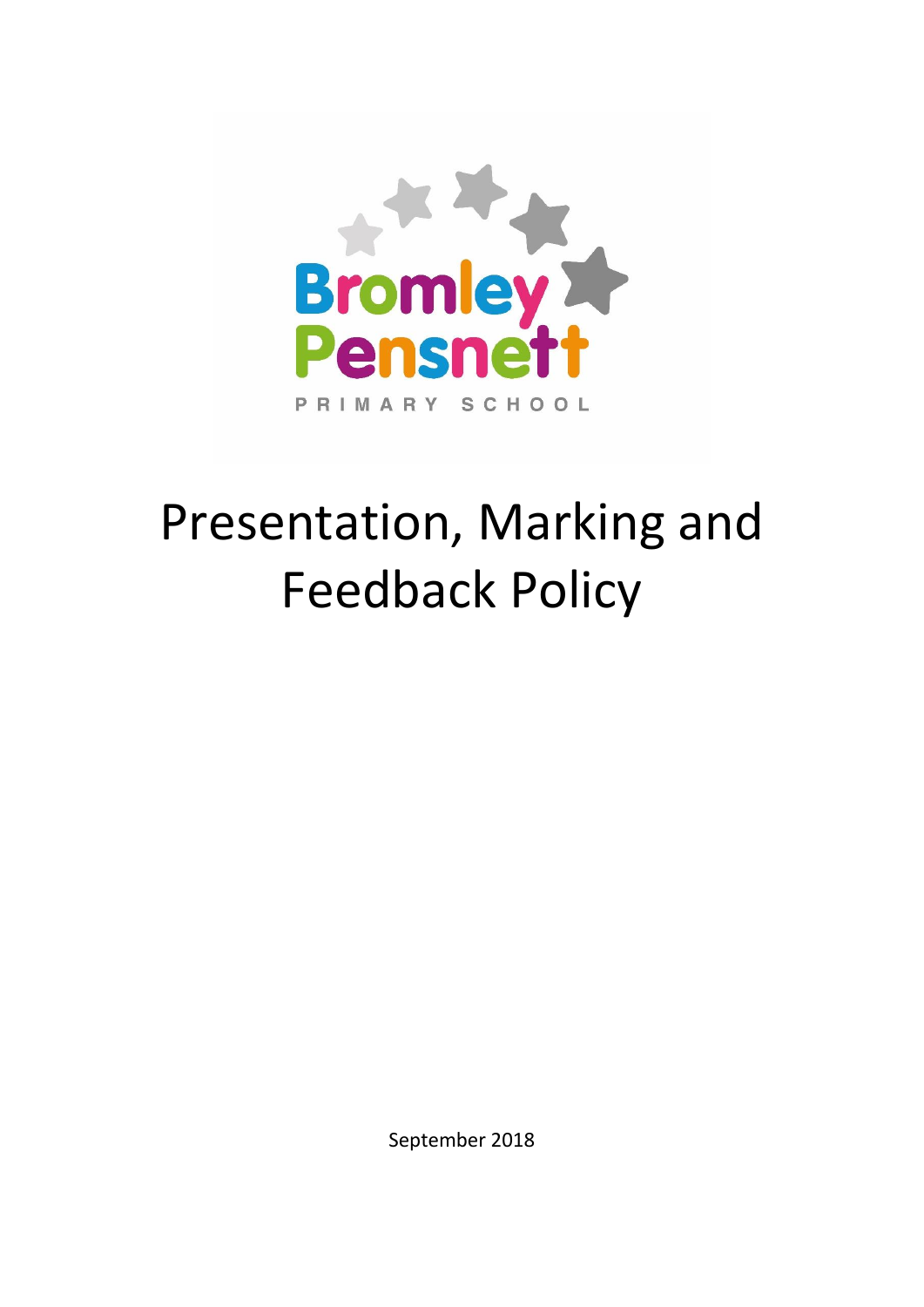### **Rationale for Presentation, Marking and Feedback Policy**

To provide guidelines for staff, which will ensure that there is a consistency across the curriculum, and throughout the school in the presentation of children's work. **Purposes:**

- To encourage pupils to take pride in their work
- To raise pupils' expectations of their own abilities
- To ensure that the necessary skills are taught so that pupils can present their work in the best way
- To ensure that pupils are encouraged to present their work in a pleasing way that others will want to look at and gain ideas from
- To ensure that all pupils are working towards a common approach to handwriting, the setting of work and correcting of mistakes.

#### **Presentation**

- Children will be taught to use equipment like rulers, scissors and glue. These should be taught from Reception.
- Most Reception children will use the short date in directed tasks.
- All upper key stage two children (years 5&6) must use handwriting pen. Lower Key stage two children (years 3&4) to earn pen license.
- Work presented on plain paper which is for display, will be written using 'guidelines' so that all lines are equally spaced.
- LO are to follow the agreed format and are to be printed off and stuck in all books.
- Any timetable variations or 'gaps in learning' must be indicated within books i.e May 1st- May 3rd residential trip.
- Children in Key Stage 1 will begin each new lesson by starting after the last piece of work, but from the beginning of Year 2, children must be taught to leave a space, rule off and begin the next lesson. Children will be taught to use the full width of the page at Key Stage one.
- Mistakes must be crossed out neatly with one line (a ruled line is not necessary) and work written out again. The use of erasers must be discouraged.
- Books must be correctly labelled with named stickers and written on by an adult
- Stickers on front of books should also indicate the children's previous Key stage outcome.
- Underlining and margins *must* always be drawn ON the line with a ruler and pencil.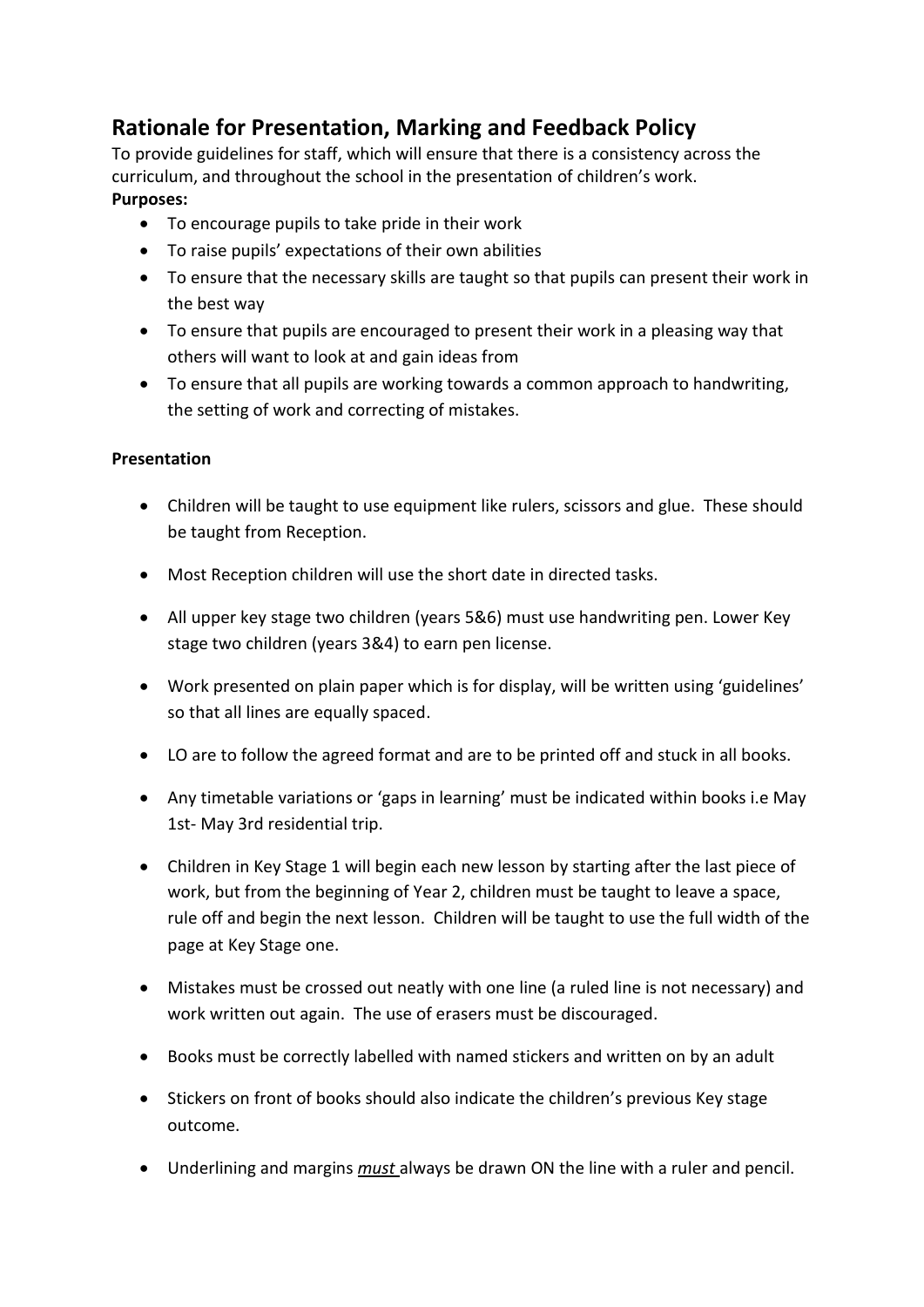#### **Guidance for the Presentation of Numeracy work**

- Pupils in ALL year groups use pencil *only*
- In Maths, children will work down the page. They will leave one whole square empty between sums. They will write one digit in each square
- LO are to follow the agreed format and are to be printed off and stuck in all books.
- At the end of a piece of work, underline across the page with a ruler
- From Year 2 to Year 6 children draw a margin (3 squares wide) where they write their question number. Y1 draw a margin 1 square wide before they begin their work.

#### **Guidelines for the Presentation of Literacy work**

- If a mistake is made children should cross through the error with a single line and continue on the line next to the mistake. If the error is noticed during proof reading / checking work, children should cross through with a single line and write the correction above using a polishing pen.
- Underlining should mark the end of each piece of work, except for when doing extended writing and carrying the work in subsequent lessons. The start of a new session of work should be indicated by the short (numerical) date in the margin.

#### **Worksheets**

- Over use of worksheets *must* be avoided
- Worksheets must provide "value for money". Worksheets that are quick and easy to complete must be avoided – unless they offer a type of support that cannot be provided in another way.
- Worksheets need to be stuck into books and trimmed

### **Reasons for marking children's work**

#### *Marking will:*

- Help to move the pupil on in their learning and will indicate the child's next steps in their learning.
- Allows staff to gauge understanding of learning
- Guide future planning
- Provide focus for children and allow them to set targets for their own work
- Take into account the individual needs of children and be built on, encouragement and motivating pupils to achieve
- Have a consistent approach throughout the school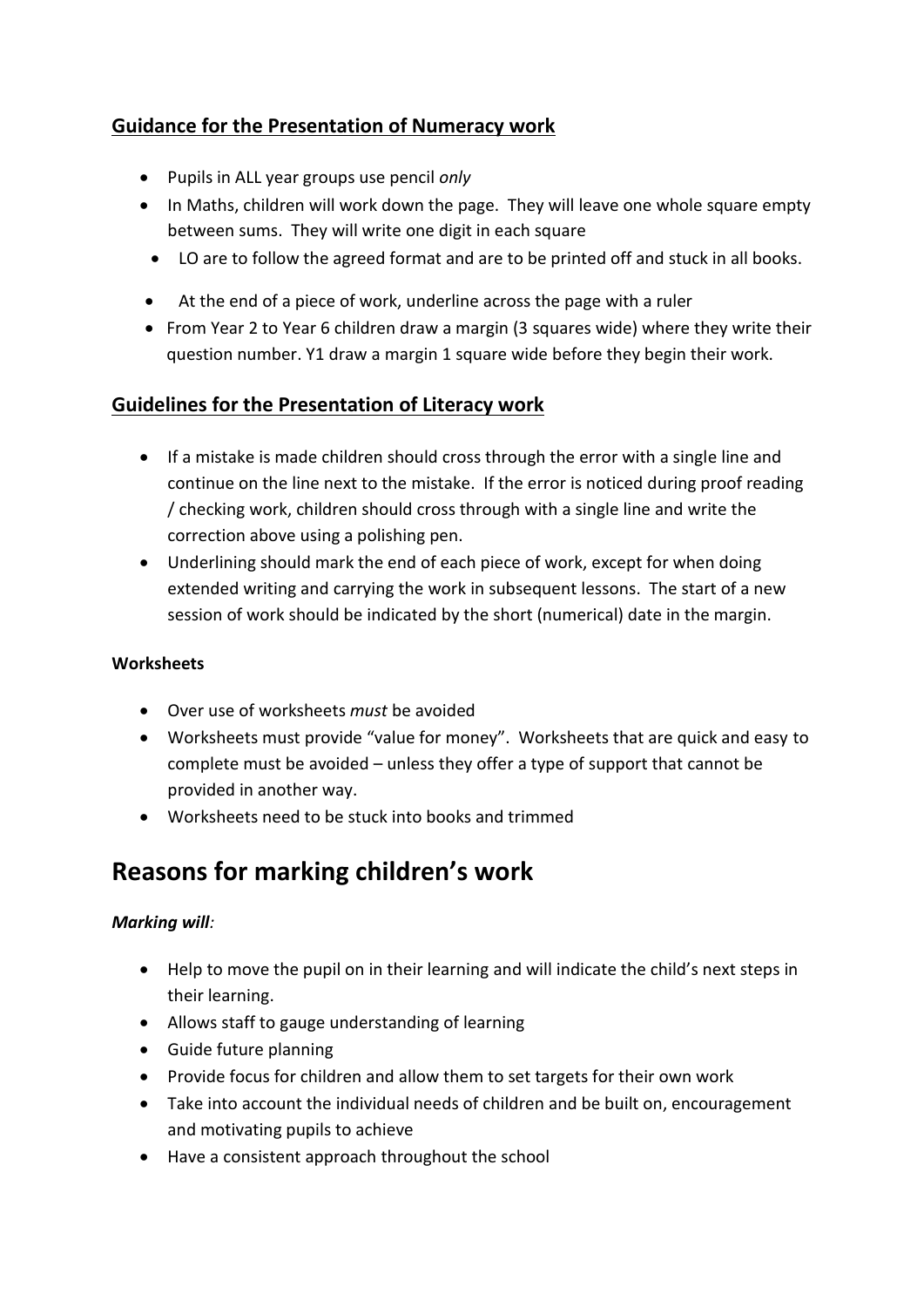If little or no work has been completed the teacher may want to indicate how much time was allocated for time for the task. There should be a follow-up procedure for children who do not complete a sufficient amount of work.

#### *How we will mark:*

- The LO for each lesson is shared with the class at the start of the lesson, reflected on during and in the plenary of the lesson.
- The LO will follow the agreed format and will have a success criteria which the marking will refer to.
- If a supply teacher has set/marked the work, the teacher must write S on the work.
- If a teacher other than the class teacher is marking the work, they should initial it. In addition, if support is given to the child it should be identified by the person giving support. This helps put the standard or level of work presented by the child in context. There is a stamper that will be used.

#### **Numeracy/ Literacy and Guided reading**

 Every book, every day will have the LO and success criteria highlighted by the adult. This will give the children instant feedback on how well they did in the lesson and which areas of the success criteria they achieved/ need to work on.

| Highlighted | What this means with LO          | What this means with SC                         |
|-------------|----------------------------------|-------------------------------------------------|
| colour      |                                  |                                                 |
| Green-      | means children were secure with  | This element of success criteria is evident and |
|             | objective                        | correct within work                             |
| Orange-     | Almost secure with objective but | This element of success criteria is evident and |
|             | support is needed                | almost correct within work                      |
| Red-        | objective has not been met       | This element of success criteria is evident and |
|             |                                  | incorrect within work (note if a child has no   |
|             |                                  | evidence for that element of the SC then do not |
|             |                                  | highlight red.)                                 |

A child friendly version of this table is to be placed on display for children to refer to (see appendix)

- The group/s which worked with an adult/ TA has LO and SC highlighted (this will most likely be done with the children in the lesson) and then marked as discussed this is to be shown with either a 'D' or stamped with verbally discussed.
- Each child to have at least ONE developmentally marked piece of work for all three subjects per week. Developmentally marked means it has LO and SC highlighted, is given feedback in the form of next steps and has a gap task.
- Other books will show evidence of green for good and pink for think being used.
- In literacy books- in daily lessons teachers will pick up on spelling misconceptions and punctuation errors by highlighting them in pink. Children will then use reflection time and polishing pens to edit these. For pieces of work deemed as 'independent'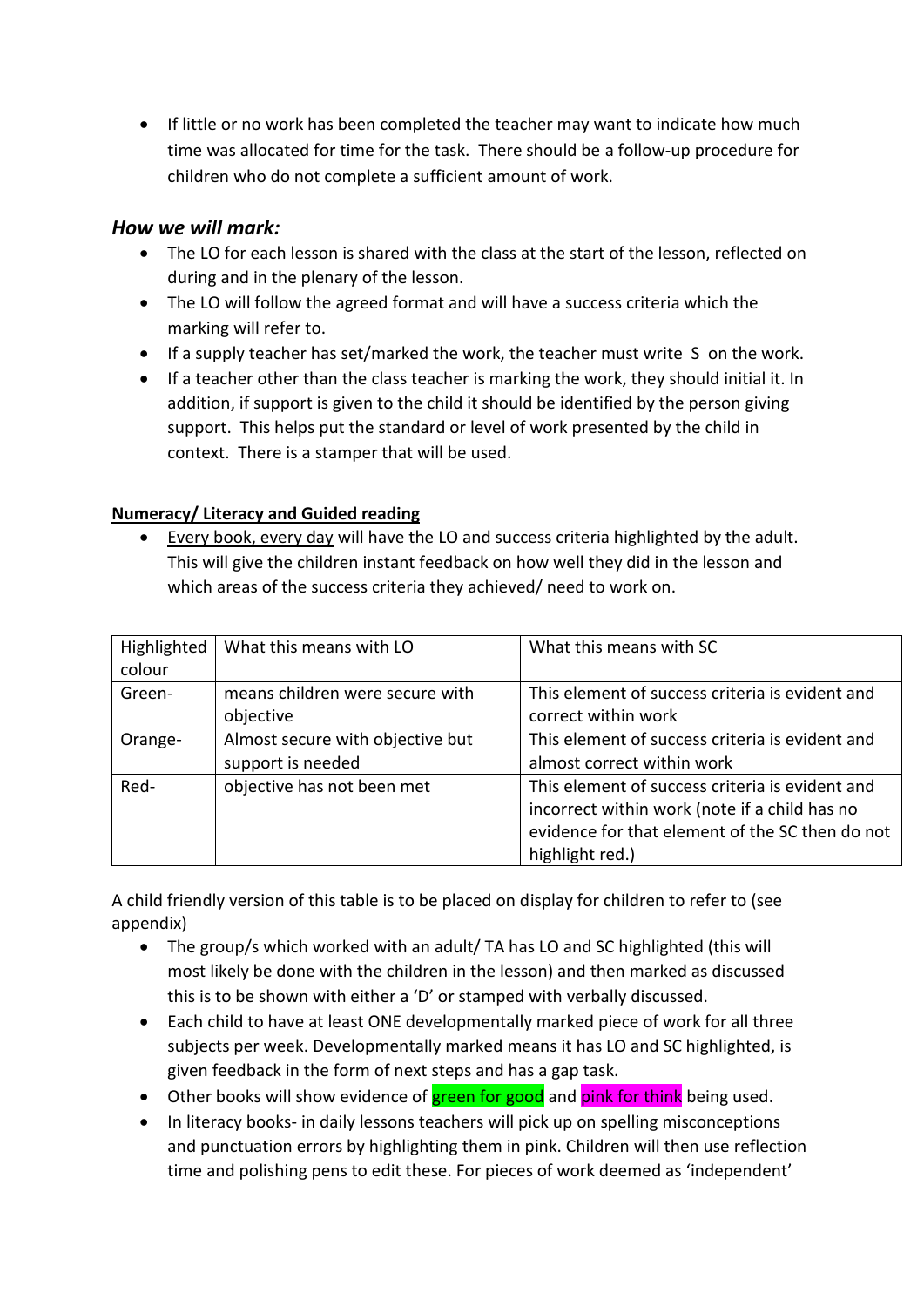then teacher will indicate there is an error by placing a 'Sp' for spelling or 'P' for punctuation in the margin again for children to use reflection time and polishing pens to edit these.

- Any key spelling misconceptions that a child is regularly making should be addressed with SP the word and then x3 or x5 for children to practice.
- Staff are also encouraged to use peer marking when possible. Children to mark work using success criteria and then to write 'marked by' and sign their name. Teachers then only need to highlight LO and address any misconceptions by either the child or the marker.

#### **Other curriculum areas**

- As these subjects are taught once a week it is expected that these are marked in the developmental way where appropriate. The LO and SC are highlighted and a NS or gap task is written to move the child's learning on. If the lesson provided opportunity for verbal feedback- circle time, drama discussion etc then 'D' or verbal discussion stamp to be used.
- **•** Pen Colours
	- Teachers will mark in **green**
	- Teaching Assistants will mark in **red**
	- Pupils will uses Polishing pens which will be **blue** to show where they've made improvements.
	- When a child makes a mistake the person marking will not use a cross. Instead pink highlight the misconception for the child to go back and think about or mark with a .. so it could be changed later.

#### **Self-Assessment Reception and KS1 (for all pieces of work)**



Smiley Face

Face with a straight mouth

Sad Face – work not understood

Stamps and stickers can be used and should reinforce the Marking Policy. The administration of stamps and stickers should be at the discretion of the teacher setting the task.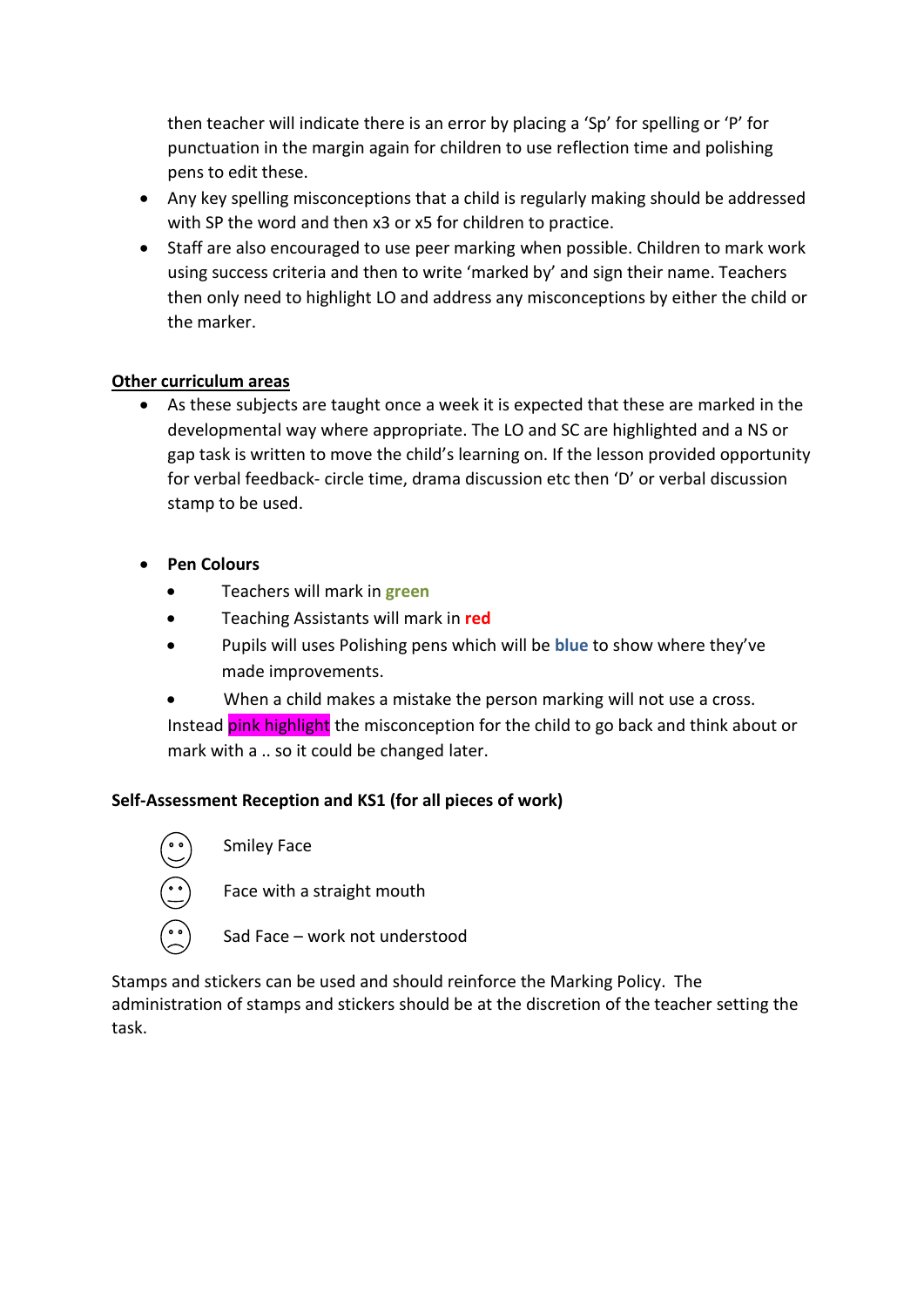#### **Self Assessment for KS2 (for all pieces of work)**

- Traffic Lights System At the end of all pieces of work, children will, next to the LO, write a G, O or R. This stands for:
	- **(G) Green** = I achieved the LO because ……………………………………..
	- **(A) Amber** = I found some of this difficult because ……………..
		- **(R) Red** = I found this difficult because …………………………………
- They will also be encouraged to write a comment to reflect on how they felt about the learning.
- Children will also indicate if they consider themselves to be an apprentice, skilled or expert learner for this lesson.
- The teacher needs to monitor the use of self-assessment and reflect the self assessment in a potential change to planning (for example working with a group who self assessed as red or moving the pace on if they all assessed as green)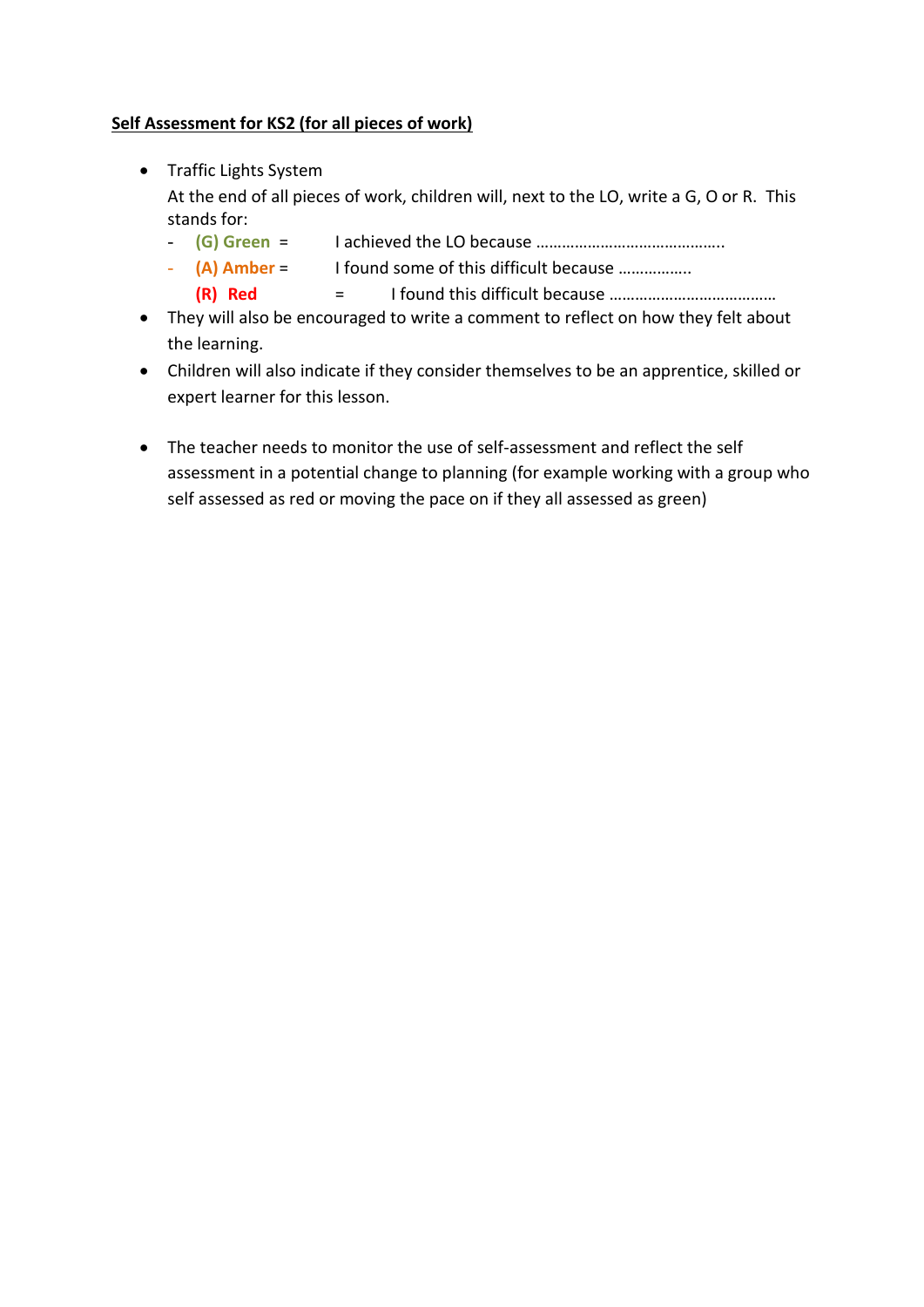# **Marking Key**

|      | Letter or words have been missed out                                      |
|------|---------------------------------------------------------------------------|
|      | To join two words which should be<br>written as one word, e.g. yester day |
|      | New paragraph is needed                                                   |
|      | Verbal discussion has taken place<br>about the work                       |
|      | Children indicate a mistake by ruling a<br>line through it in pencil      |
| N.S. | Next steps for child written down                                         |
|      | Come and see me I would like to talk<br>about your work. (KS1)            |
|      | Gap task – think about these items I<br>would like you to work on.        |